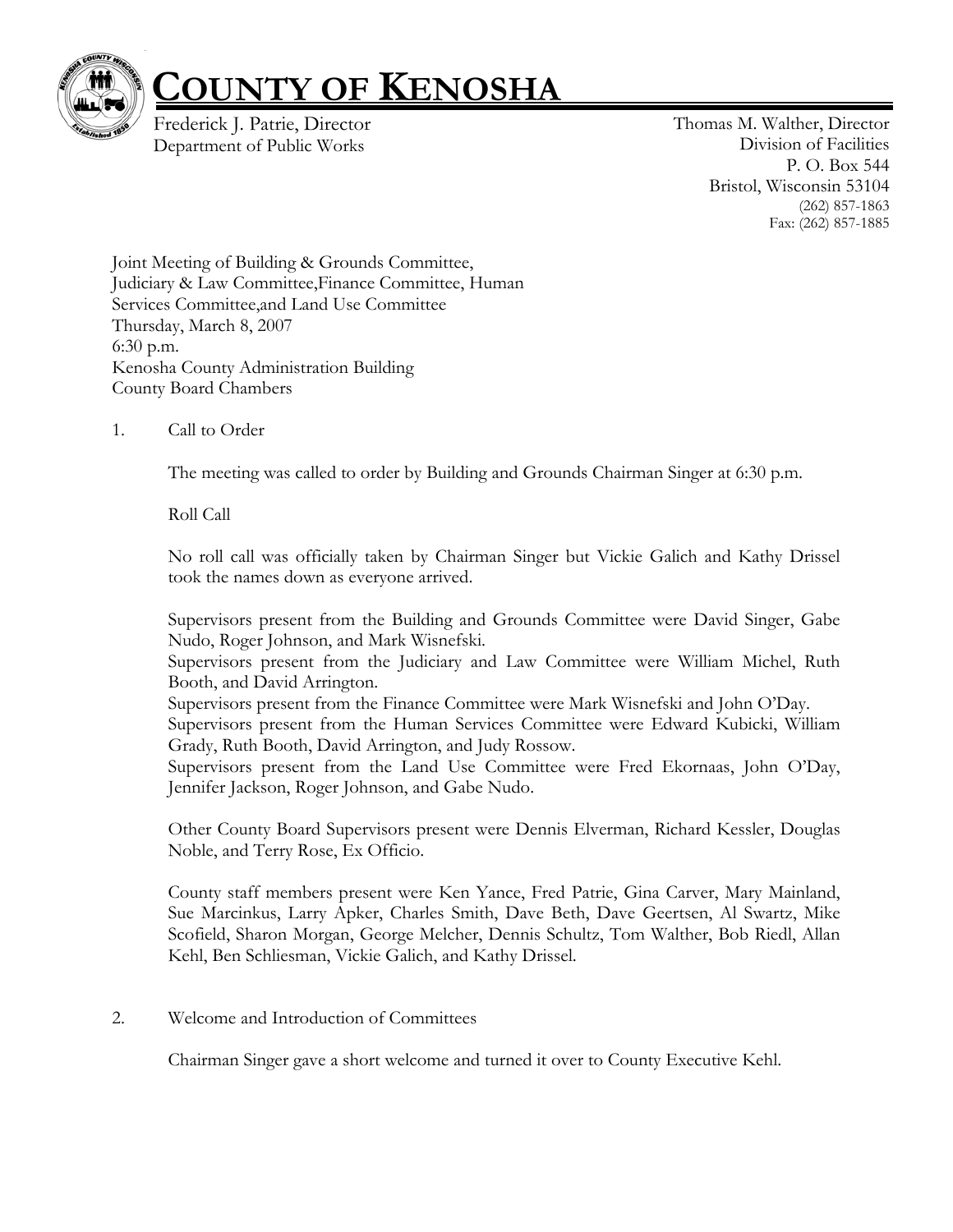County Executive Kehl thanked the committees and member for being there. County Executive Kehl presented the preliminary presentation of the Kenosha County Emergency Center. County Executive Kehl turned the floor over the Director Patrie to present a quick history of building projects constructed or remodeled since 1991.

| <b>BUILDING</b>                         | <b>APPROX. COST</b>             | <b>COMPLETION DATE</b> |
|-----------------------------------------|---------------------------------|------------------------|
| Brightondale Golf Course                | \$4,100,000                     | August 1992            |
| <b>KCC</b>                              | \$12,500,000                    | <b>July 1993</b>       |
| <b>Brookside Care Center</b>            | \$9,000,000                     | <b>July 1995</b>       |
| <b>KCAB</b>                             | \$3,500,000                     | August 1995            |
| House of Corrections (KCDC)\$22,500,000 |                                 | June 1998              |
| Courthouse                              | \$3,500,000                     | December 1998          |
| Molinaro                                | \$3,000,000                     | June 1999              |
| Pretrial/Safety Bldg                    | \$11,000,000                    | October 1999           |
| Pringle Nature Center                   | \$225,000                       | <b>May 1999</b>        |
| Kemper Conference Center                | (Donation Money)<br>\$2,500,000 | <b>July 2001</b>       |
| Medical Examiner                        | \$250,000                       | <b>July 2004</b>       |
| Job Center                              | \$4,000,000                     | November 2003          |
| Parking Structure                       | \$4,000,000                     | January 2007           |
| <b>PENDING PROJECTS</b>                 |                                 |                        |
| <b>KCDC</b> Buildout                    | \$2,000,000                     | November 2007          |
| <b>KCEC</b>                             | \$19,300,000                    | June 2008              |

3. Presentation of Refined Site Plans and Office Layout Construction Schedule and Project Budget.

County Executive Allan Kehl thanked the Administration and the Board for attending the session to go over the preliminary plans and layout of the Kenosha County Emergency Center. County Executive Kehl turned the floor over to Director Patrie.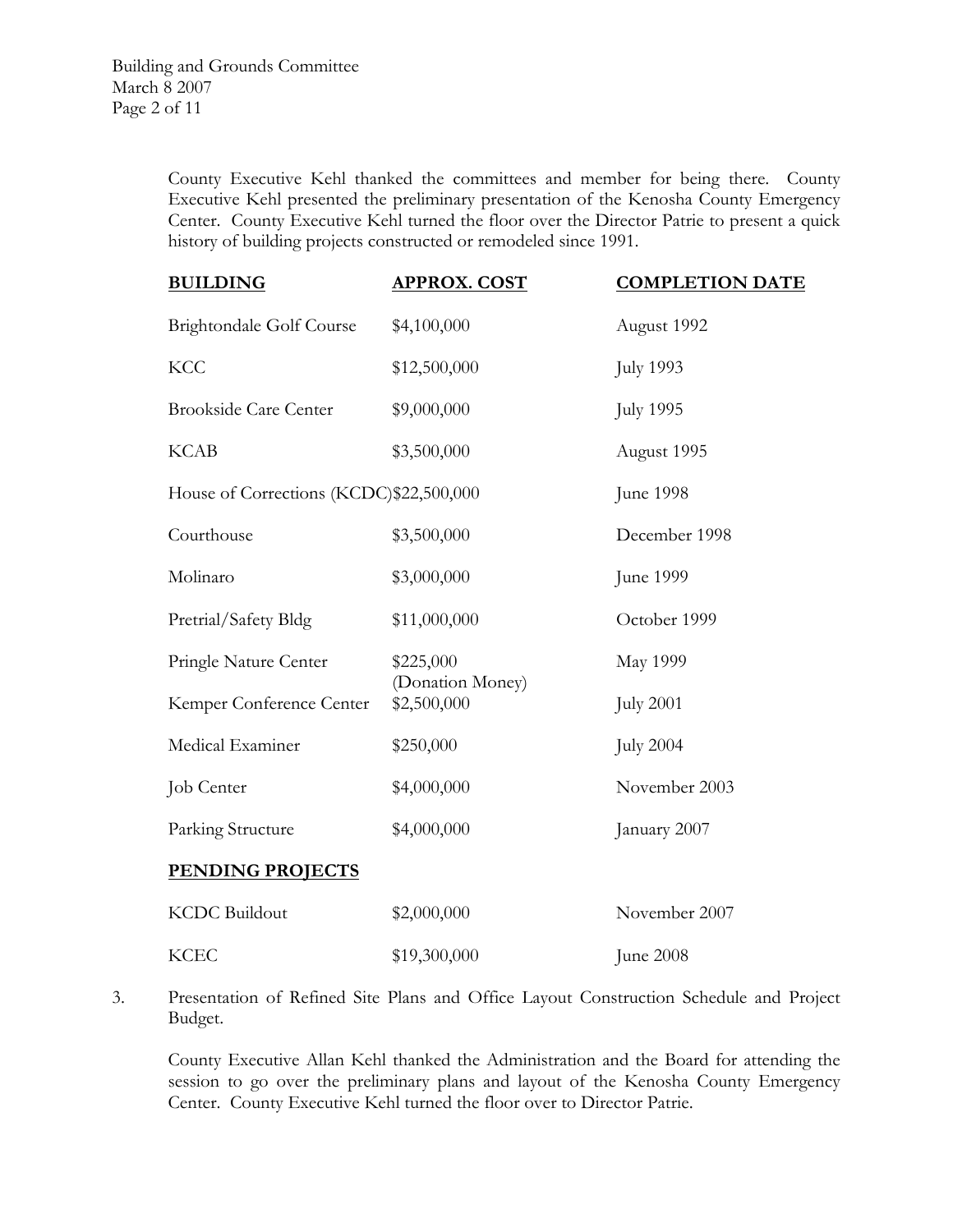Director Patrie presented the changes to the original floor plan and concentrated on how it provides future growth with out knocking walls out as Kenosha County continues to grow. Director Patrie is asking the committees to consider a resolution requesting an additional \$150,000 to continue the planning process. The planning committee wants to move forward, work on the utilities, work with the Town of Bristol, and the County's Land Use committee to begin more detailed planning for the utilities and other work such as soil borings, etc. which is what the other \$150,000 resolution is the only action being requested of the committees. With that the only action that was requested by the staff at the last joint meeting was to authorize the staff to begin proceeding ahead with the rezoning and appeal for sewer service in the sewer service area.

Director Melcher stated that at the joint meeting that the County proceeds ahead with requesting Bristol to place the new parcel into the sewer service area of Bristol. The Bristol Town Board held a public hearing on February 12, 2007 and approved it. The SEWRPC Plan and Research Committee approved it on February 15, 2007 and as of March 7, 2007 the full SEWRPC Board approved the sewer service area. The Planning and Development staff met with the Bristol Plan Commission February 20, 2007 and approved the rezoning unanimously for the north portion of the property. The Planning and Development staff met with the Bristol Town Board on February 26, 2007 and the Board unanimously approved the rezoning of the property. This rezoning will now go before the Land Use Committee on March 14, 2007 for the Committee's review and hopefully the approval. The rezoning will then go to the full County Board on March 20, 2007.

Director Patrie presented the review of the proposed building layout. There were only a few minor layout changes and corrections. In the layout there is four primary tenants to the lot. The entire building is 89,000 square foot. That 89,000 square feet include the garage area and attached to the garage area includes the facilities center that will be for servicing vehicles, primarily Sheriff's Department vehicles. This portion of the building will be bid as an add alternate. Another option is to do actual bid cost of doing the facility. The garage area is the size to accommodate all of the vehicles that will be housed at this facility will include the Sheriff's Department squad cars and Medical Examiners vehicles. There will be assigned parking around the perimeter of the building depending on where the employees enter the building. As Director Patrie stated previously, there are four major tenants to this building including Patrol Operations for the Sheriff Department, the Medical Examiners Office, the Emergency Operation Command Center, and the 911 Dispatch. The minor tenants of the building will be the Facilities Division and the Information Services Division. The Emergency Center will be a vital need for Kenosha County. Currently the Information Services Division is in the basement of the courthouse and there is no emergency backup. If the 911 system would go down because of a flood or a tornado or some other catastrophe, it would be difficult for the County or even impossible for the County for some time. So this would service as a 911 backup for dispatch. Director Patrie turned the floor over to Sheriff Beth to go over the Sheriff's Department area.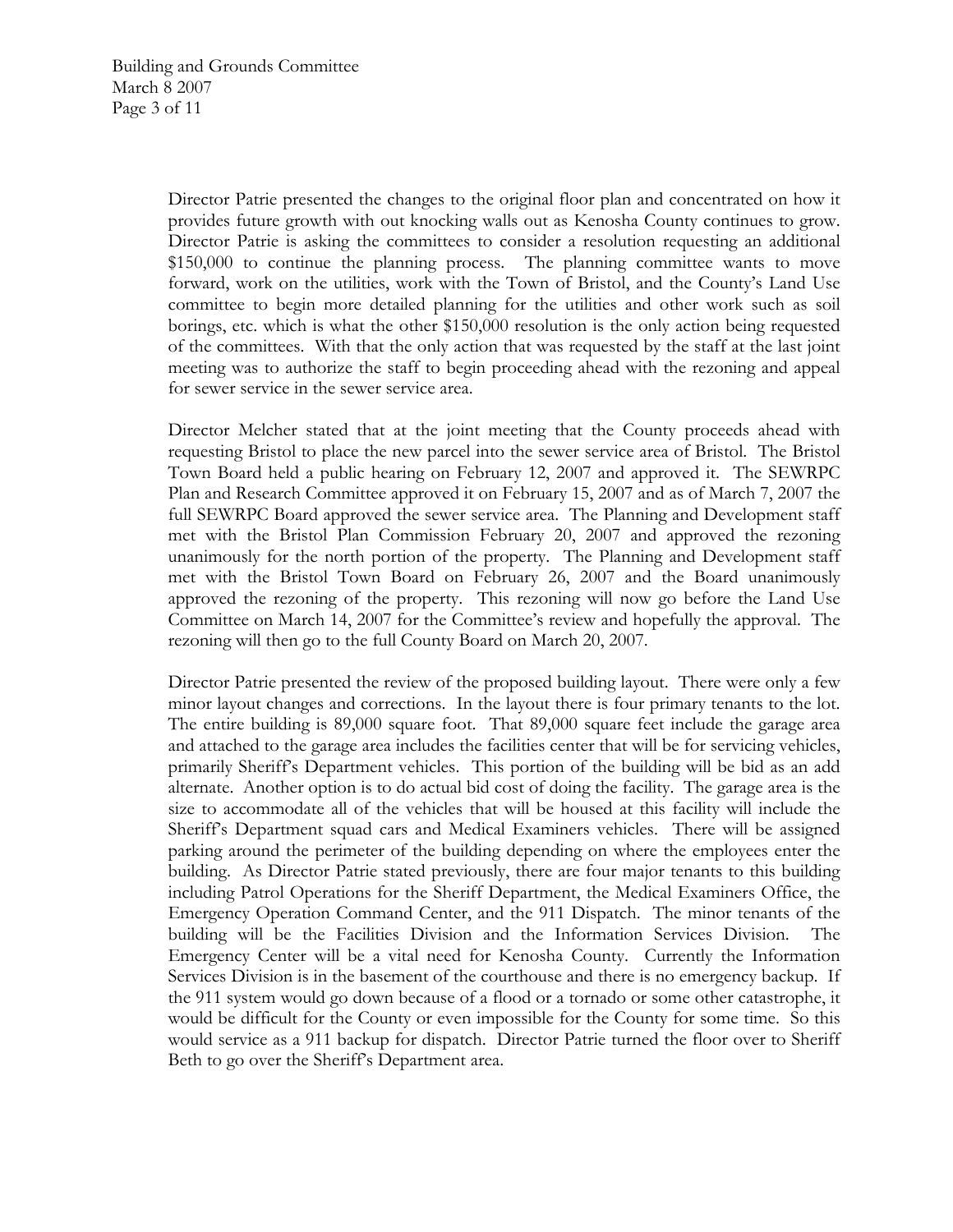Sheriff Beth started by explaining the expansion of the additional 120 beds at the Detention Center. In January there was the drop in additional inmates but as the year progressed the inmate increased and now there has been a record high of 179 inmates at the facility. The Sheriff's Department has proven that there could be more inmates brought in. Sheriff Beth feels that they have proven that there is growth in this county. Sheriff Beth feels that this proposed building would do the same thing that the Sheriff's Department is trying to accomplish. Right now the County has vehicles scattered all over the County. The Sheriff's Department command post is at the County Center, the squad cars in the garage at the Public Safety Building and along the side of the building on the street, other vehicles are parked near Romano's, and vehicles are parked near the Pleasant Prairie Police Department. The new proposed garage will allow all these vehicles to be brought under on roof. The administration area would be bigger than the existing area in the Public Safety Building. The armory will be larger as now the armory is jam packed with equipment. This proposed building would give the Sheriff's Department an opportunity to grow for the future. As Sheriff Beth had said many year ago that this is the perfect spot for the patrol as it is in the center of the County. This location would be the center of where the squads respond from and is the perfect opportunity to move for the future growth out to an area that is in the hub of what the Sheriff's Department does. This location would be just the patrol operation; the remainder would stay at the Public Safety Building. From Sheriff Beth understanding the wall in this area would be capable of future expansion on the proposed building. This is the perfect time for the Sheriff's Department to look at the Highway 45 and 50 location.

Director Marcinkus presented the layout of the 911 Dispatch Center. Director Marcinkus stated that there were no significant changes to the plan since the last meeting. Director Marcinkus just basically went through the presentation explaining the dispatch area of the proposed building. One thing that the 911 dispatch staff discussed with the planner since the last meeting is a video conferencing system. This system would allow designated places in Public Safety Building to talk to designated areas in the new proposed building to talk to each other. This video system is being supported by the Police Chief to be able to communicate with the dispatch center. This video center would meet the Chief's needs. Director Marcinkus spoke about the cramped space in the current dispatch center. The new proposed center would have room for ten consoles. This new center would have the ability to expand another five to eight consoles depending on the configuration. This building would be capable of expanding outward by removing the existing wall and then putting it back in place. This concept will be beneficial for the years to come for the County. Director Marcinkus mentioned the wireless implementation. The County Board knows that the Dispatch staff is moving forward with the wireless implementation. This basically is a system that will be used to locate cell phone callers. The staff wants to make sure to keep this wireless project on track so grant money is not lost. This will also add to the cramped area in dispatch and will add to stacking equipment in turn have the dispatchers having to look up to read their monitors which will be very uncomfortable for them. Director Marcinkus invites everyone to tour the current facility.

Dr. Mary Mainland welcomes anyone that would like to take a tour of the current Medical Examiners Office. Dr. Mainland stated that the configuration is basically the same as the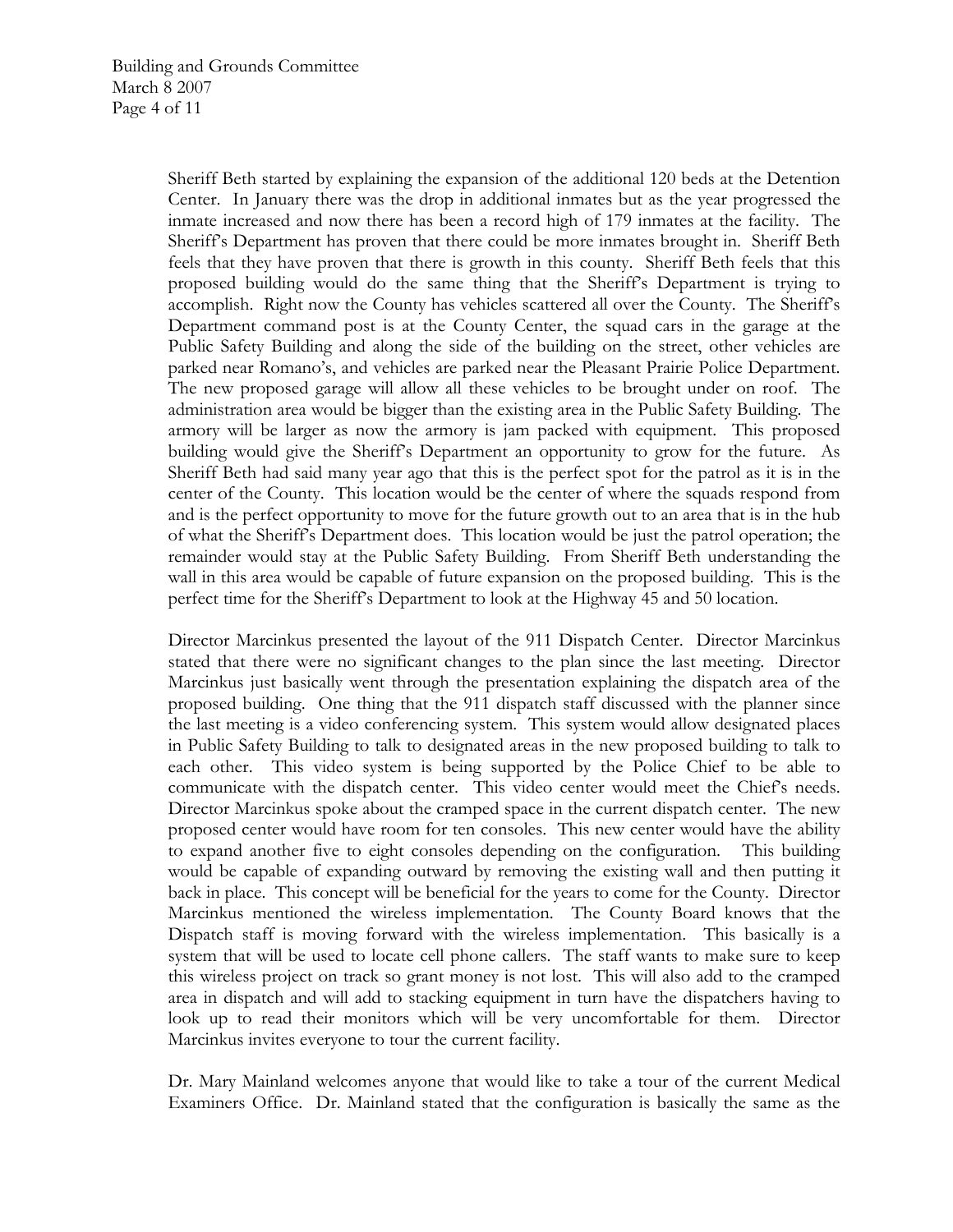last presentation. Dr. Mainland just went through the layout of the Medical Examiner's area in the proposed building. Dr. Mainland stated that if there would come a time when there would be additional personnel needed that there would be space for additional rooms for autopsies and also room for additional staff. This could arise from additional County growth or outside contracting.

Director Patrie presented the Emergency Management layout of the proposed building. There was very little change from the previous meeting. The proposed building is a very secure building which will be entered through the vestibule area and will not be accessible to 911 dispatch, Emergency Operation Center, nor the Sheriff's Department. The Emergency Operation Center would be approximately 1490 square feet. The Emergency Operation Center would be capable of hosting a real emergency situation with the area proposed. There would be breakout area for special personnel or media. The courtyard is the first expansion space for future expansion. The expansion wall would be a pre-cast concrete wall that could be taken down and the building could be expanded in that direction to add additional space and then put back up.

Director Patrie further explained the area for emergency backup for 911 dispatch, information services equipment and radio equipment, Facilities portion of the building for storage, mechanics area, custodial shop, and the boiler plant. Director Patrie pointed out the layout of the area of the garage, which would be used for the command vehicle and the emergency government equipment. The mechanics area would be bid as a bid alternate and then would come back to the committee after looking at some other options. County Executive Kehl reported that when the mechanics area was being planned, the staff was looking at ideas and alternatives for the fleet maintenance. What is currently is being looked at as in the way of the Highway Department maintenance and how the County can shift and coordinate those efforts. So those options are presenting themselves to us to shift the current maintenance to the Highway Department. County Executive Kehl feels this would be the proper route as it would be a cost saving to the County. With the cost of building and maintenance, the suggestion should be considered and looked at as a bid alternate. County Executive Kehl stated that this would not be presented if there were not an absolute need. If you look at current projects such as the Detention Center and the passage of time, the costs have gone up 28% over the last two years. County Executive Kehl suggests that the committees look at the project now as the costs keep going up.

Director Patrie presented the preliminary construction schedule and budget schedule. Planning started in 2006, construction would start in 2007 and occupancy in the summer of 2008. Occupancy would be the day that you occupy the building and begin your shakedown process and testing your equipment. Back from that point and that for this type of construction is there any way to accelerate the bidding process and take advantage of lower construction costs. It is proposed at this time that there be prebidding packages. The \$150,000 is to get site information, soil information and utility information so the package for the utilities and site work can be done very quickly. The preliminary construction budget for the building costs alone is \$14,313,000 for the proposed 89,000 square foot building. This budget consists of Professional Fees, which includes architect fees, civil engineering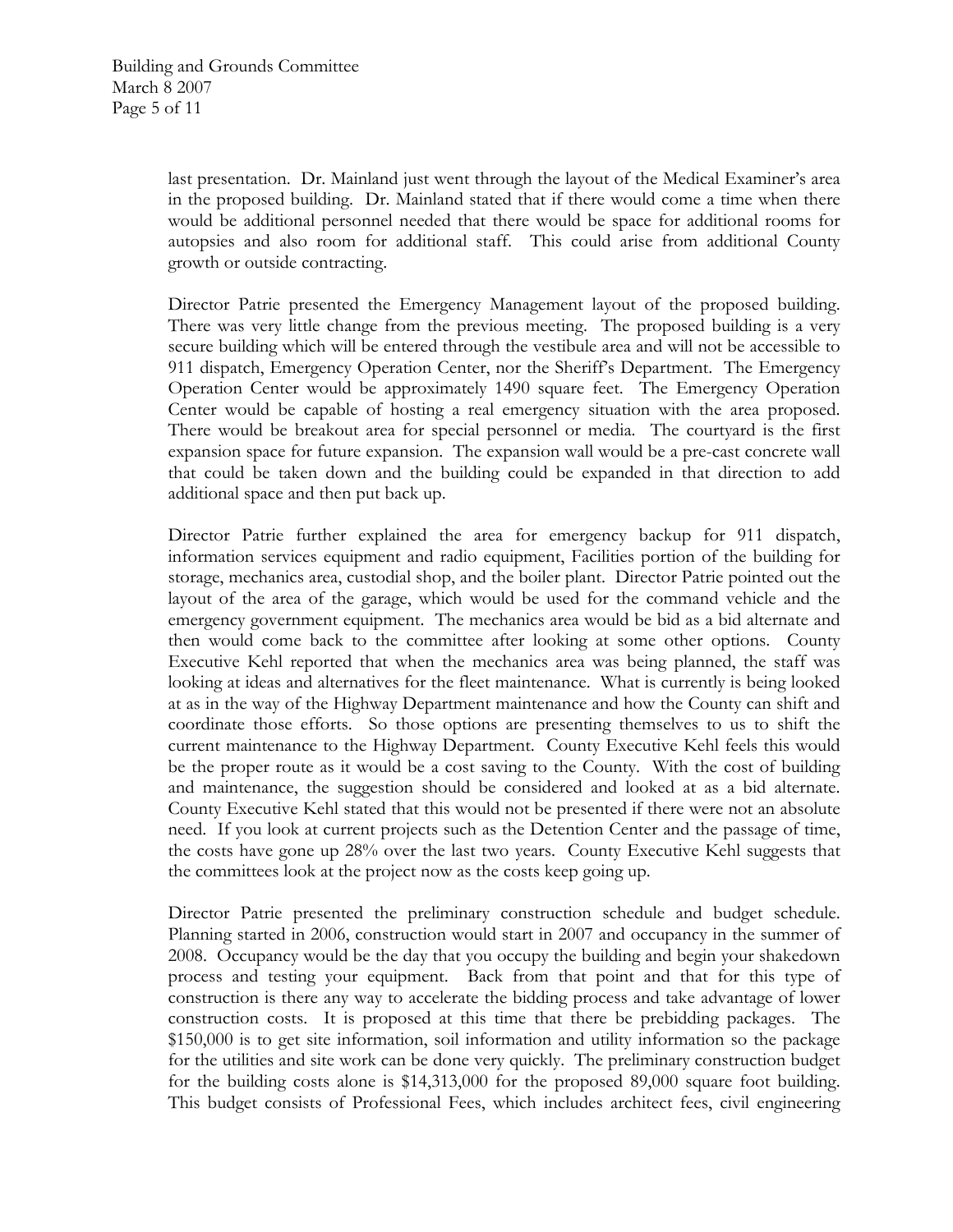fees, fees to the Town of Bristol, fees to the State of Wisconsin, etc.; Permit Fees which include Town of Bristol, professional fees, etc; Utilities which include cost of providing service to the building, sewer, water, etc; Telecommunication and Technology; Furniture, Fixtures, and Equipment; Special Equipment; Occupancy Expenses such as moving offices, etc.; and Administration such as managing project, administering the project, etc.

4. Review of Prepared Questions and Answers

Handout sent out in the agenda package.

5. Question and Answer Period

Chairman Singer opened the floor for any questions to be answered.

Supervisor Grady asked about the previous concerns of the security of the building and the moat around the building. Supervisor Grady was also concerned if it is currently on the table to look at. Director Patrie responded that security is very important in this proposed building project. Patrie also responded that Joint Services applied for and received grant money to provide for those security features. The dollar amount, at this time, is not known, but one of the issues that will be reimbursed by the grant will be the reinforcing of the roof on the 911 dispatch center, the secure perimeter, which will be fencing, and the possibility of a moat. The architect for this proposed building will be Zimmerman Design Group out of Milwaukee.

Supervisor Noble commented that he thought that this proposed building was going to be more attached to the existing building and is also further away than he expected. Supervisor Noble is concerned if there is going to have to be a separate parking lot for the proposed building. Director Patrie responded that the existing building is free and opened to the public. People can park in the parking lot and come in the front doors. The existing building is basically opened to the public and the public can get to whatever office they need to. The proposed building is just the opposite. They will only be able to get into the front entrance. The proposed building will have a totally different level of security. Director Mecher explained that when the existing building was built there were no issues with security. When the County purchased this more recent parcel of land a few years ago, it gave the County the ability to look at this site as a whole campus. Director Melcher feels with a second building that it would be better for security issues than by attaching it to the existing building. Director Melcher feels that the proposed building would be better served for the future and today by allowing the building to be away from the existing building. Director Melcher stated that there would be additional parking along the proposed building. Director Melcher mentioned that the existing helipad would stay where it's currently located. The entrances into the parking lot will remain the same. Director Patrie stated that there would be a map of the layout of how the building is configured.

Supervisor Noble stated that six year ago or so that there was a tax equity study that we entered into with Pleasant Prairie, the City of Kenosha as well as KABA. A significant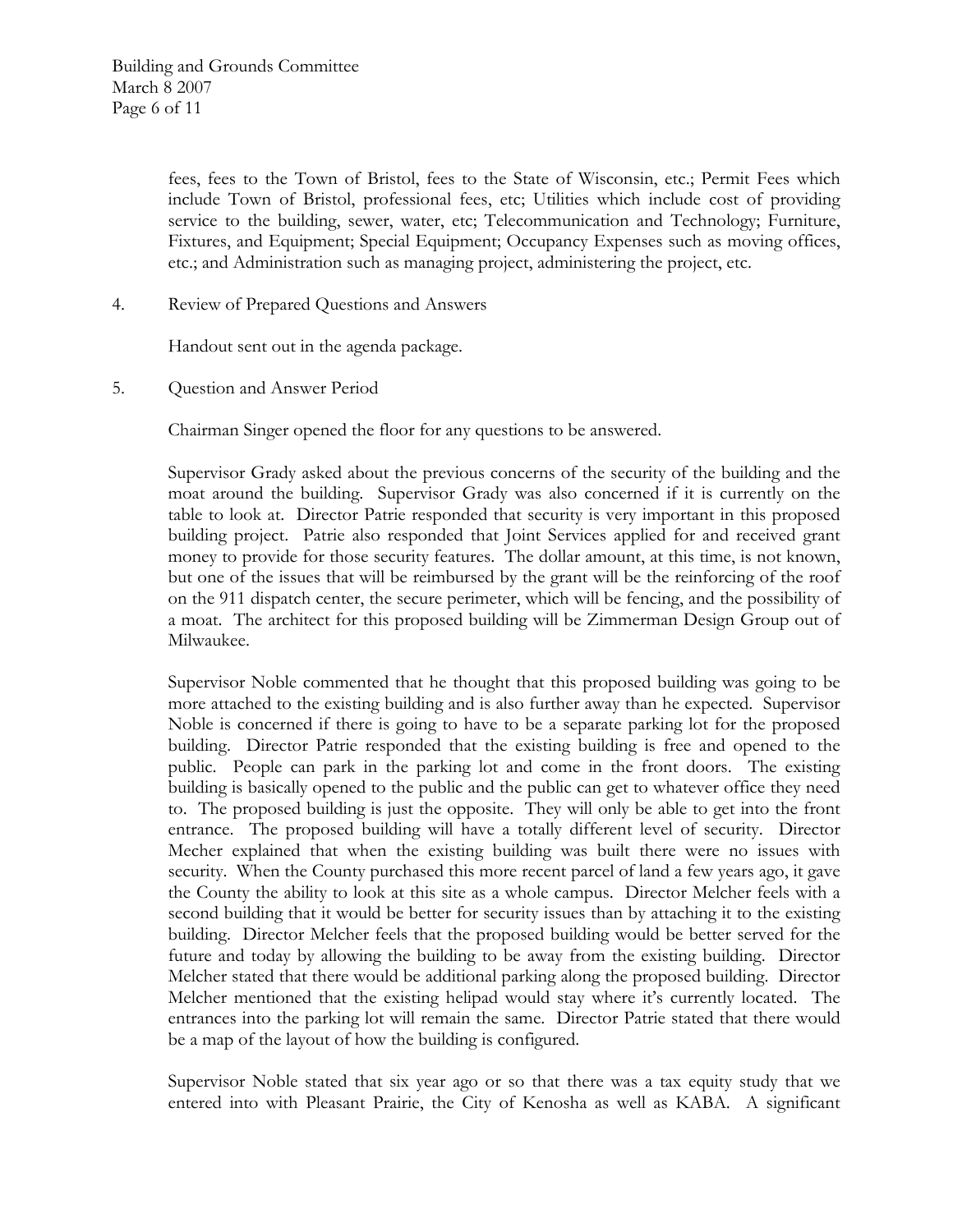amount of taxpayers dollars was spent on the tax equity study and after everything was said and done it was indicated that the number one savings to the taxpayers would be the consolidation of countywide dispatch. Supervisor Noble feels the County needs to send an invitation to the Villages of Pleasant Prairie and Twin Lakes with regards to the construction of this emergency center. It's time to sit down with these villages and work out some type of an arrangement so that what was recommended in the tax equity study, which was some kind of consolidation of dispatch. Supervisor Noble would move the County to take that approach if the County is going to spend \$19 million for the next stage and be able to say the County is going to have some kind of a long term savings. Supervisor Noble suggests that the County sit down with the villages and get a discussion on the table and go over the plans and work out some kind of arrangement to have countywide dispatch. County Executive Kehl responded that the committees and staff are familiar with the tax equity study and have been the County's suggestion to move this forward. County Executive Kehl is hesitant of this at this time to move this forward but the plan stresses the County's full intent to not only include the villages but all the local fire department of the towns and villages and also the City of Kenosha making the dispatch center more centralized. With the wireless connectivity which will become parallel with interuptability, which is a wireless concept with police, fire, and rescue operations. This offers a countywide center. County Executive Kehl is only suggesting that this is the way to go. So the County staff will make this petition once the product is all put together that needs more approval before it's brought forward to be shown to other. Conversation has been had with local fire departments throughout Kenosha County and the Fire Departments have expressed a desire to become part of this process.

Supervisor Wisnefski directed his concern to Director Melcher. Supervisor Wisnefski would like to see a detailed master plan of the adjacent property showing the roadways, what is expected for buildings, and storm water runoff. Supervisor Wisnefski would like to know how this is all going to fit into the whole scenario down the road. Supervisor Wisnefski feels the County really needs some kind of master plan for this area. Supervisor Wisnefski would like to see something similar to what was done for the HWY 50/45 building. Director Melcher responded that when the land was bought the staff looked at how it would interconnect this property with the new property and any property to the west. Director Melcher has a layout of the roads that are layed out on the sites that creates a scenario where the roads will get to the back and it allows for larger parcels to make sure the building has room to grow.

Supervisor Wisnefski had some concerns with this type of building that sooner or later there could be some complaints from some of the tenants in regards to the smell. Supervisor Wisnefski's option is that the Medical Examiner area should stand by itself. Supervisor Wisnefski stated that dispatch had problems with fumes and would hate to see the same problem with the Medical Examiners area. Director Patrie responded that the design has been addressed. With this day and age with air filtration systems this should not happen. The reason the office layout shows the Medical Examiner Office and the autopsy area will be on a completely separate airhandling system. It will not be recycled air. It will be air in, air out. The Medical Examiners office area will be on a separate airhandling system than its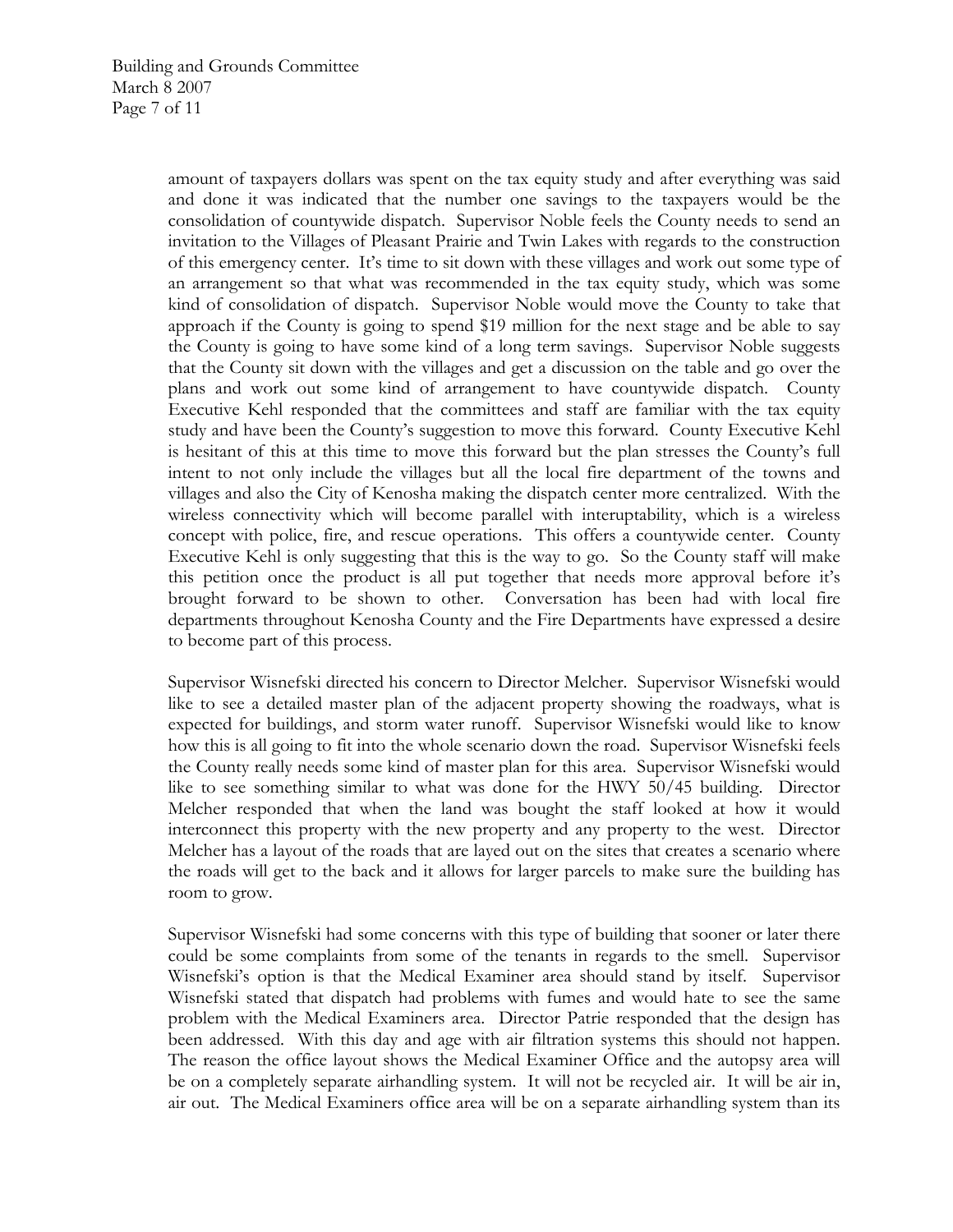autopsy area and probably from the 911 dispatch, which will probably also be filtered air. So with all this, there should not be the smell even under the worst conditions. The architect has had experience in doing this type of areas. Supervisor Wisnefski suggested seeing an alternate design that would take and put the Medical Examiner's office in an areas by itself with a hallway connecting it with the campus. At this time Supervisor Wisnefski has a hard time supporting the Medical Examiners office in this campus. Director Patrie stated that we could get an alternate but it would be a schematic.

Supervisor Michel asked that if the Sheriff's Patrol is moved out to HWY 50/45, how much space would that free up at the Public Safety Building. Sheriff Beth responded that it would not free up that much space. The patrol division has only one locker room and that would just free up lockers, the tab room, the lieutenants offices and sergeants office would be used for other needs. Administration office would still be at the Public Safety Building except for the lieutenants, the sergeants, and the one captain.

Supervisor Michel had some concerns about Emergency Management moving out to the HWY 50/45 location. Why would the County Executive, the Mayor of Kenosha, and the Fire Chief all now pretty much located at the County seat go to the HWY 50/45 location if there were an emergency. Director Patrie responded that currently that the City extends 2.5 miles from the County Center. At some point the HWY 50/45 location is not going to be the geographic center of the county but the population center of the county. In a true emergency situation the county will have all four of these branches and operations of government functioning out of one central facility. This building will be one central campus to work from. This will provide the county with a place for all first responders. Director Schliesman wanted to add that the County does not have any idea what hazard or disaster will happen where.

Supervisor Michel's questioned that since the Medical Examiner is under the direction of the Human Services Department, isn't there any space available in the Human Services facility. Director Schultz responded that there is approximately 3500 square feet of which includes the second floor offices and storage. The option of the Medical Examiners moving into this area has been looked at and the feeling is that it would not be cost effective to locate them in the Human Services building.

Supervisor Elverman stated that before it come to the full County Board that he would like to see some documentation of the aggressive paydown debt of the past and recent debt and where this would fit in with the County's existing debt as far as a time table goes. County Executive Kehl agrees with Supervisor Elverman that the debt reduction should be looked at. County Executive Kehl feels that Finance has worked long and hard at this debt reduction not to be concerned about this. That's why County Executive Kehl feels that the County should invest now either at a lower cost or invest later at a higher cost. The time really is now. The need is here. The future will grown tremendously faced with the current population increasing.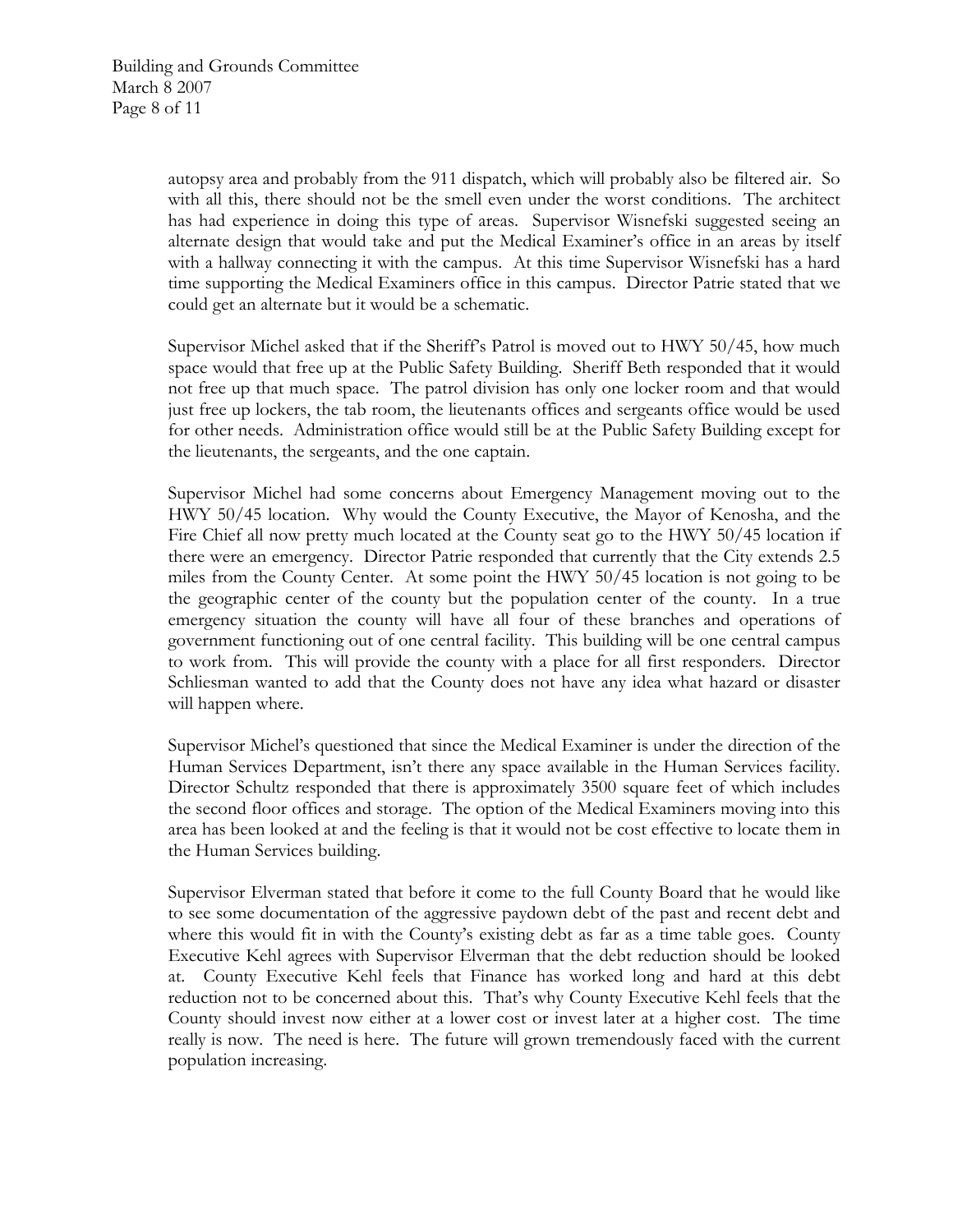Supervisor Jackson asked the Medical Examiner's office how many overflow cases they actually have. Supervisor Jackson had thought that Racine County currently had a contract with Milwaukee County to do their autopsies and Walworth County has a contract with Waukesha to do their autopsies. So where exactly would this overflow come from. Dr. Mainland responded that currently Racine County is contracted with Waukesha County and Walworth County does most of their own cases. These counties do not have contracts for overflows. Walworth County had approached Dr. Mainland at one time about doing their overflows. Dr. Mainland stated that she has contacted Racine County to offer her services to them for overflow and Racine County has not yet responded. Dr. Mainland would like to be prepared to offer services to other counties. Supervisor Jackson asked if the amount of space that is asked for is warranted for the next five years. Dr. Mainland responded that it's possible that all the space could be used in the next five years. Supervisor Jackson asked if there is a CDC guideline that will be gone by with this type of building that would be approved of for the air quality. Director Patrie responded that when the plans are submitted the plans have to be approved by the State level and through the Industry Labor and Human Relations. The State level will look at a special air handling system. The air handling system is basically designed like for a hospital room. When the plans are submitted to the State the plans will fall under a completely different section of the statute in the guidelines by the Department of Commerce. Supervisor Jackson agrees with Supervisor Wisnefski that she feels that there should be space between the Medical Examiner's office and the other tenants.

Supervisor Jackson asked Director Melcher about the existing drainage concern. Director Melcher responded that it goes into the Des Plaines River water shed. The existing drainage on the site is basically in the parking lot and it's caused from the way the soil was compacted when the building was built and the soil has a certain amount of weeping especially in the winter months that come through the cracks and can ice up on the pavement. Supervisor Jackson asked if the water will come from a deep well or what was Bristol talking about a deep well. Director Melcher responded that the well Bristol has is a shallow well along the Brighton Creek and it feeds into Bristol's other well. Bristol just recently drilled a new well. Bristol has 1 or 2 wells that feed into their system.

Chairman Rose wanted to remind everyone that the second floor of the existing building on HWY 50/45 has set vacant for a long, long time. Chairman Rose isn't sure if it was a construction oversite failure to put in an elevator in there or not. Chairman Rose wanted to know how many square feet it is and what the costs would be to install an elevator in consideration of putting in offices and putting the second floor to good use. Chairman Rose feels the committees need to know the square footage of the second floor and the cost of installing an elevator so that it can be used in the future. Director Melcher responded that it look more deceiving than what it really is. The square footage is only 1700 square feet of office space physically available. The elevator was never included because 1700 square feet is so small that the cost of an elevator wasn't warranted. Director Patrie reported that this 1700 square feet is being used at this time by the grant people for the Bio Terrorism Program and the Sheriff's patrol.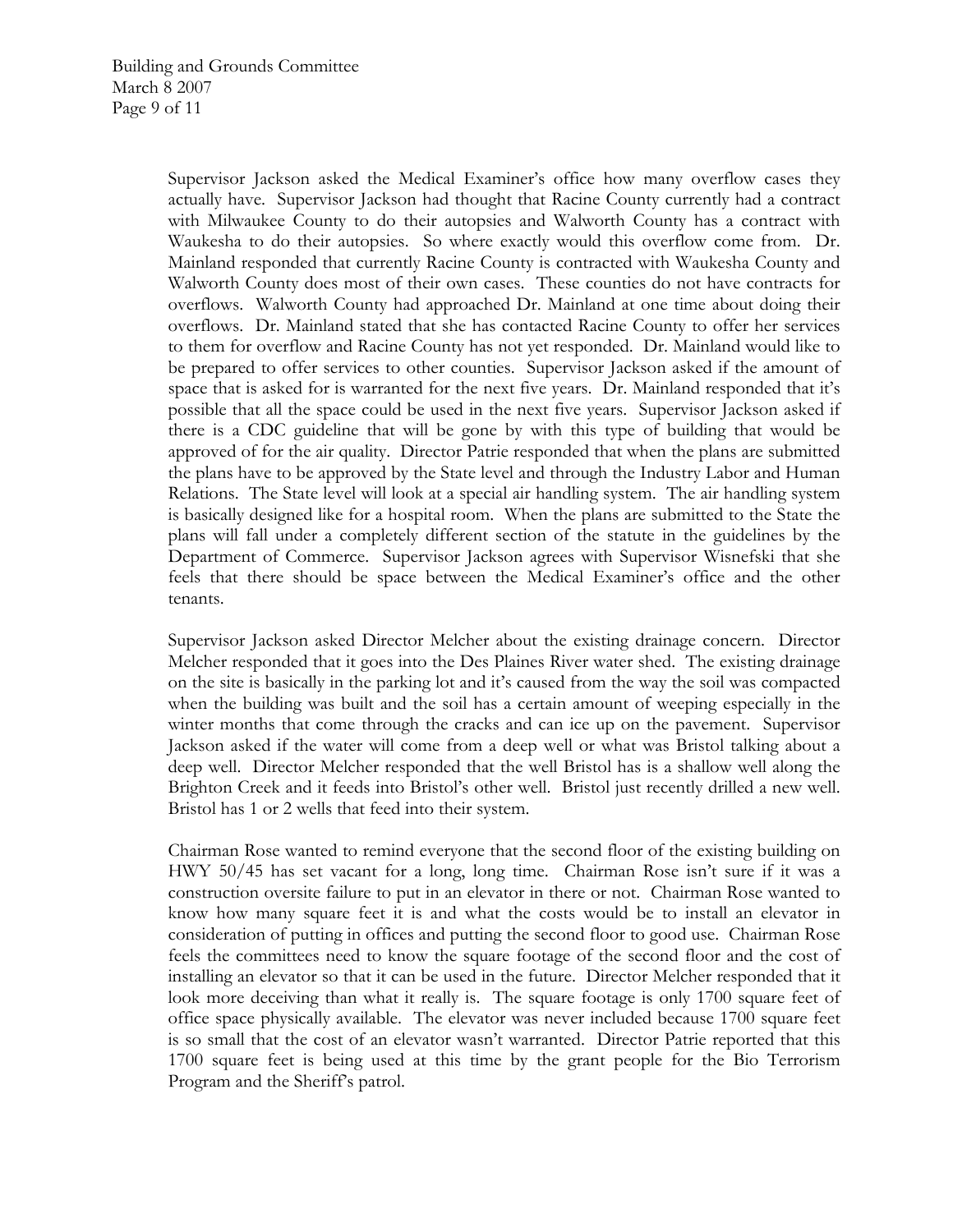Supervisor O'Day asked if the layout for the Medical Examiner's office is the same as day one. Director Patrie responded no, that there have been a number of modifications to this area.

Supervisor Arrington commented that with his architectural background that he is quite sure that there is not going to be issues with the smell of bodies. Supervisor Arrington is sure that this room is going to have a certain temperature control and the filters will have to fall under certain guidelines. Supervisor Arrington is sure that there will be some kind of sign off sheet that constantly monitors the degree of temperature of the room. In the medical industry there are certain standards that have to be met constantly. Supervisor Arrington is confident that the architect is aware of these conditions.

Supervisor O'Day asked that when the building is up and running, where will the County be personnelwise. Director Patrie responded that that at one of the first meetings in January when it was asked what the operational costs would be. Director Patrie stated that the costs had not been analyzed yet. Director Patrie received by email asking what type of 24/7 operation the building might be and what the budget would be even though every building is different. Director Walther and Director Patrie would work on their piece and provide a budget document before the County Board is asked to approve the building and there will be a 2009 estimated budget with the numbers. Medical Examiner previously stated that there will not be any additional staff asked for. In the 2009 budget, there is a possibility that there may be additional staff needed to maintain vehicles, if a runner will be needed to take vehicles downtown, or if there will be a small wing to maintain vehicles in the Highway Division.

6. Schedule and Agenda for Next Joint Meeting.

Director Patrie stated that in consideration of the next meeting additional documents need to be prepared. Director Patrie feels that additional information would be available by April.

7. Consideration of Resolution to Proceed with the Planning and Development of a New Office Location at the Proposed Site.

Director Patrie explained the resolution requesting \$150,000. Director Patrie explained it would be used for geographical and technical soil investigation and soil borings. The resolution was brought to the Joint Committee asking for \$150,000 to proceed with the planning and development of a new office layout. Supervisor Arrington spoke in support to move on this resolution.

A motion was made by Supervisor Ekornaas to adopt the resolution to proceed with the planning of the project, seconded by Supervisor Arrington.

Supervisor O'Day stated that he never heard the meeting called to order and he definitely didn't hear a roll call taken at the start of the meeting. Supervisor O'Day feels that then does not give the authority to bring a resolution to the County Board.